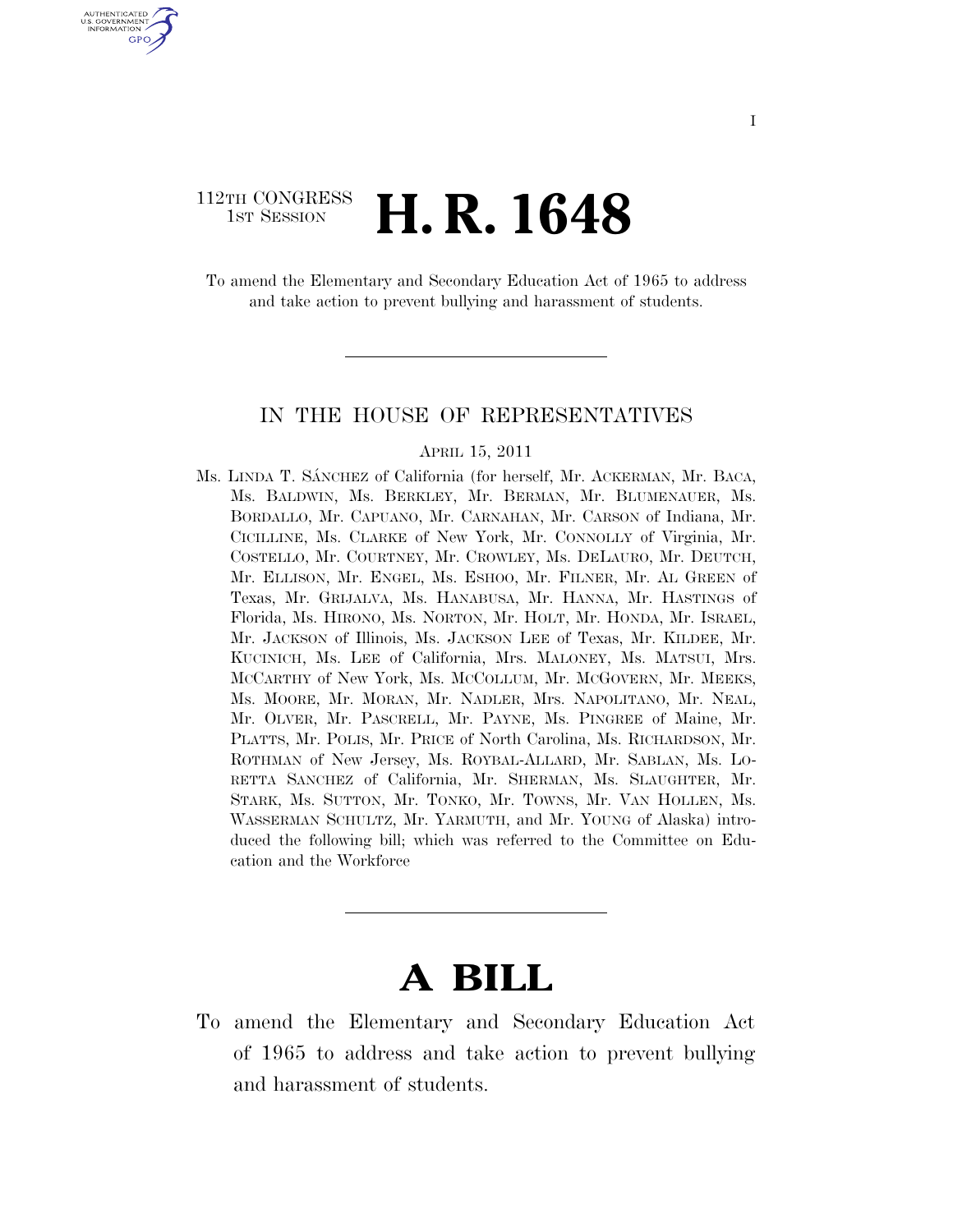*Be it enacted by the Senate and House of Representa-tives of the United States of America in Congress assembled,* 

### **SECTION 1. SHORT TITLE.**

 This Act may be cited as the ''Safe Schools Improve-ment Act of 2011''.

#### **SEC. 2. FINDINGS.**

Congress finds the following:

 (1) Bullying fosters a climate of fear and dis- respect that can seriously impair the physical and psychological health of its victims and create condi- tions that negatively affect learning, thereby under- mining the ability of students to achieve their full potential.

 (2) Bullying and harassment contribute to high dropout rates, increased absenteeism, and academic underachievement.

 (3) Bullying and harassment includes a range of behaviors that negatively impact a student's abil- ity to learn and participate in educational opportuni- ties and activities that schools offer. Such behaviors can include hitting or punching, teasing or name- calling, intimidation through gestures or social ex- clusion, and sending insulting or offensive messages through electronic communications such as Internet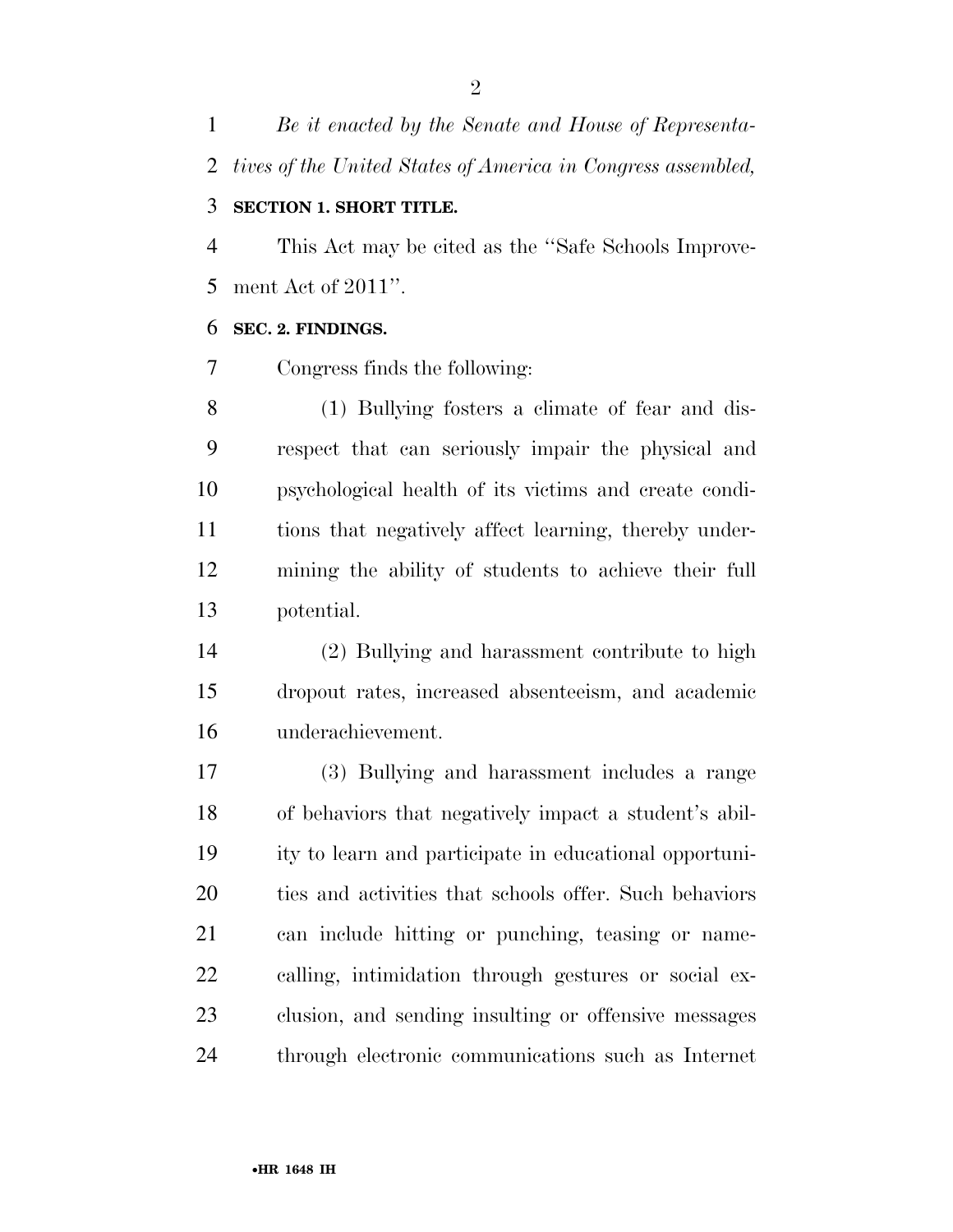| $\mathbf{1}$   | sites, e-mail, instant messaging, mobile phones and      |
|----------------|----------------------------------------------------------|
| $\overline{2}$ | messaging, telephone, or any other means.                |
| 3              | (4) Schools with enumerated anti-bullying and            |
| $\overline{4}$ | harassment policies have an increased level of re-       |
| 5              | porting and teacher intervention in incidents of bul-    |
| 6              | lying and harassment, thereby reducing the overall       |
| 7              | frequency and number of such incidents.                  |
| 8              | (5) Students have been particularly singled out          |
| 9              | for bullying and harassment on the basis of their ac-    |
| 10             | tual or perceived race, color, national origin, sex,     |
| 11             | disability status, sexual orientation or gender iden-    |
| 12             | tity, among other categories.                            |
| 13             | (6) Some young people experience a form of               |
| 14             | bullying called relational aggression or psychological   |
| 15             | bullying, which harms individuals by damaging,           |
| 16             | threatening, or manipulating their relationships with    |
| 17             | their peers, or by injuring their feelings of social ac- |
| 18             | ceptance.                                                |
| 19             | (7) Interventions to address bullying and har-           |
| 20             | assment and create a positive and safe school cli-       |
| 21             | mate, combined with evidence-based discipline poli-      |
| 22             | cies and practices, such as Positive Behavior Inter-     |
| 23             | ventions and Supports (PBIS) and restorative prac-       |
| 24             | tices, can minimize suspensions, expulsions, and         |
| 25             | other exclusionary discipline policies to ensure that    |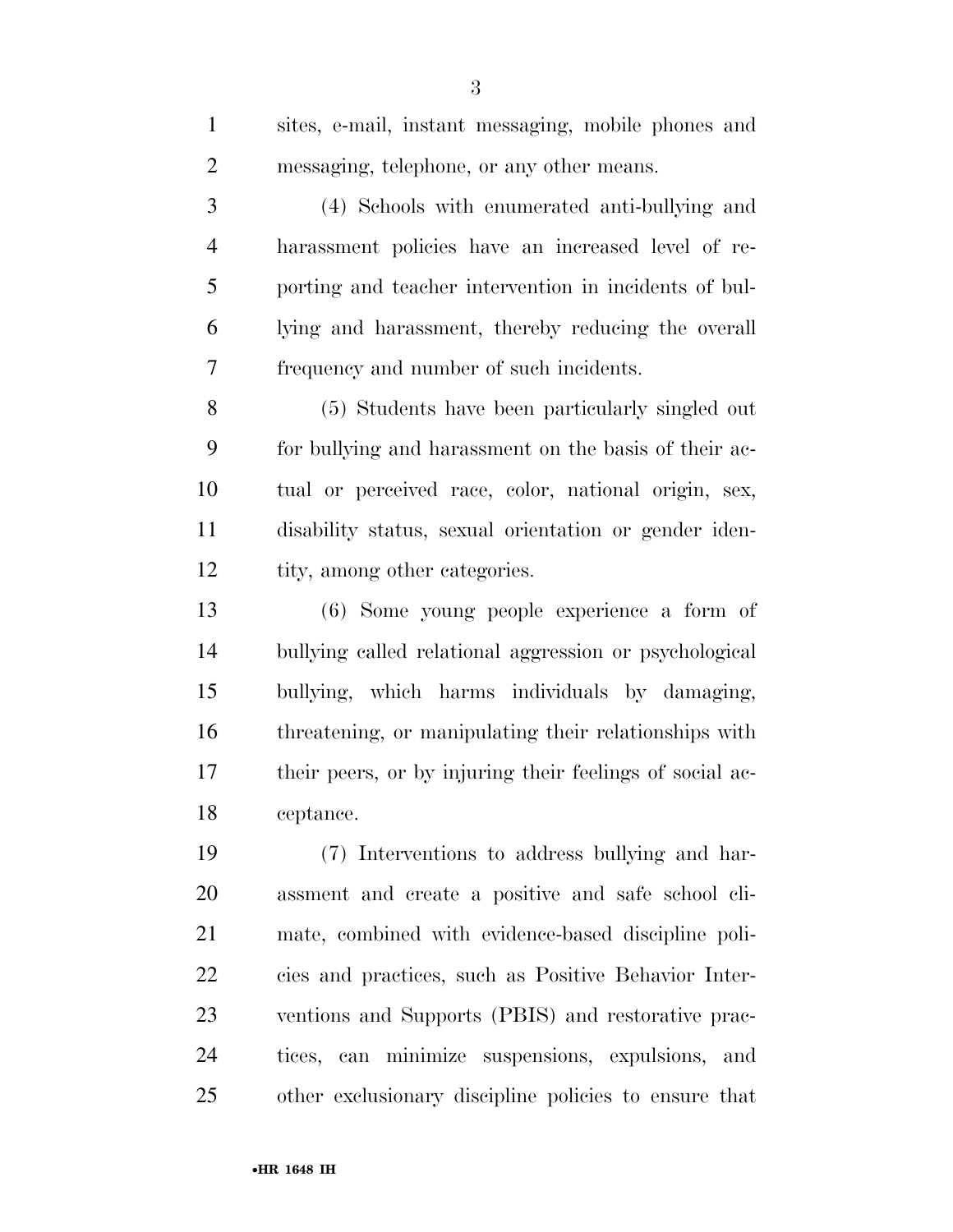students are not ''pushed-out'' or diverted to the ju-venile justice system.

 (8) According to a recent poll, 85 percent of Americans strongly support or somewhat support a Federal law to require schools to enforce specific rules to prevent bullying.

 (9) Students, parents, educators, and policy- makers have come together to call for leadership and action to address the national crisis of bullying and harassment.

#### **SEC. 3. SAFE SCHOOLS IMPROVEMENT.**

 (a) IN GENERAL.—Title IV of the Elementary and Secondary Education Act of 1965 (20 U.S.C. 7101 et seq.) is amended by adding at the end the following:

#### **''PART D—SAFE SCHOOLS IMPROVEMENT**

#### **''SEC. 4401. PURPOSE.**

 ''The purpose of this part is to address the problem of bullying and harassment of students in public elemen-tary schools and secondary schools.

## **''SEC. 4402. STATE REQUIREMENTS.**

 ''(a) STATE REPORTING, NEEDS ASSESSMENT, AND TECHNICAL ASSISTANCE.—Each State that receives funds under this Act shall carry out the following:

24 "(1) COLLECTION AND REPORT OF INFORMA-TION.—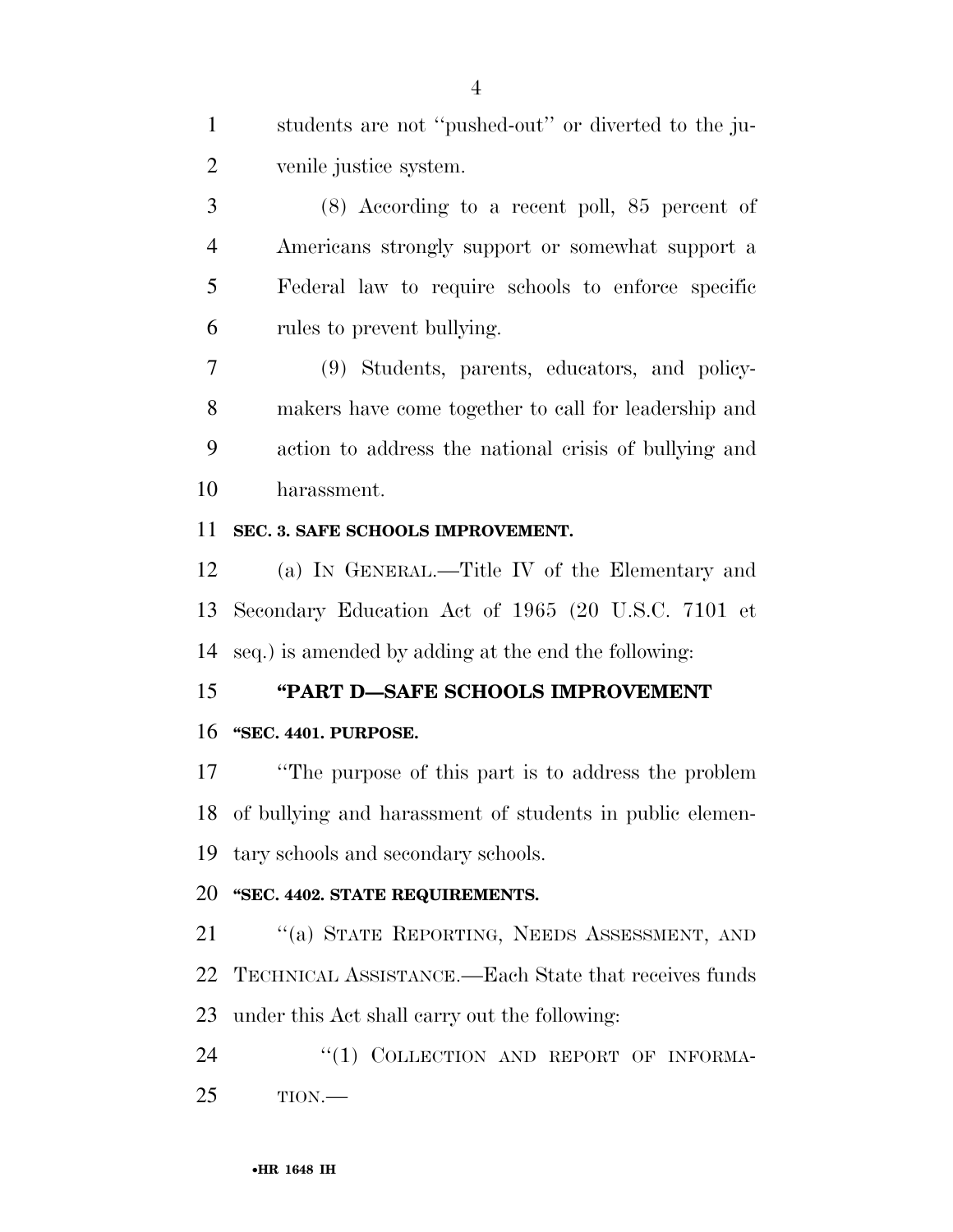1 ''(A) IN GENERAL.—The State shall collect and report information on the incidence, preva- lence, age of onset, perception of health risk, and perception of social disapproval of bullying and harassment by youth in elementary schools and secondary schools and communities in the State. 8 "(B) SOURCE OF INFORMATION.—In col- lecting information described in subparagraph (A), the State shall include information col- lected from incident reports by school officials, anonymous student surveys, and anonymous teacher, administrator, specialized instructional support personnel, and other school personnel surveys reported to the State on a school-by- school basis but shall not identify victims of bullying or harassment or persons accused of

 ''(C) REPORT.—The chief executive officer of the State, in cooperation with the State edu-cational agency, shall—

bullying or harassment.

22 ''(i) submit a biennial report on the information described in this paragraph to the Secretary; and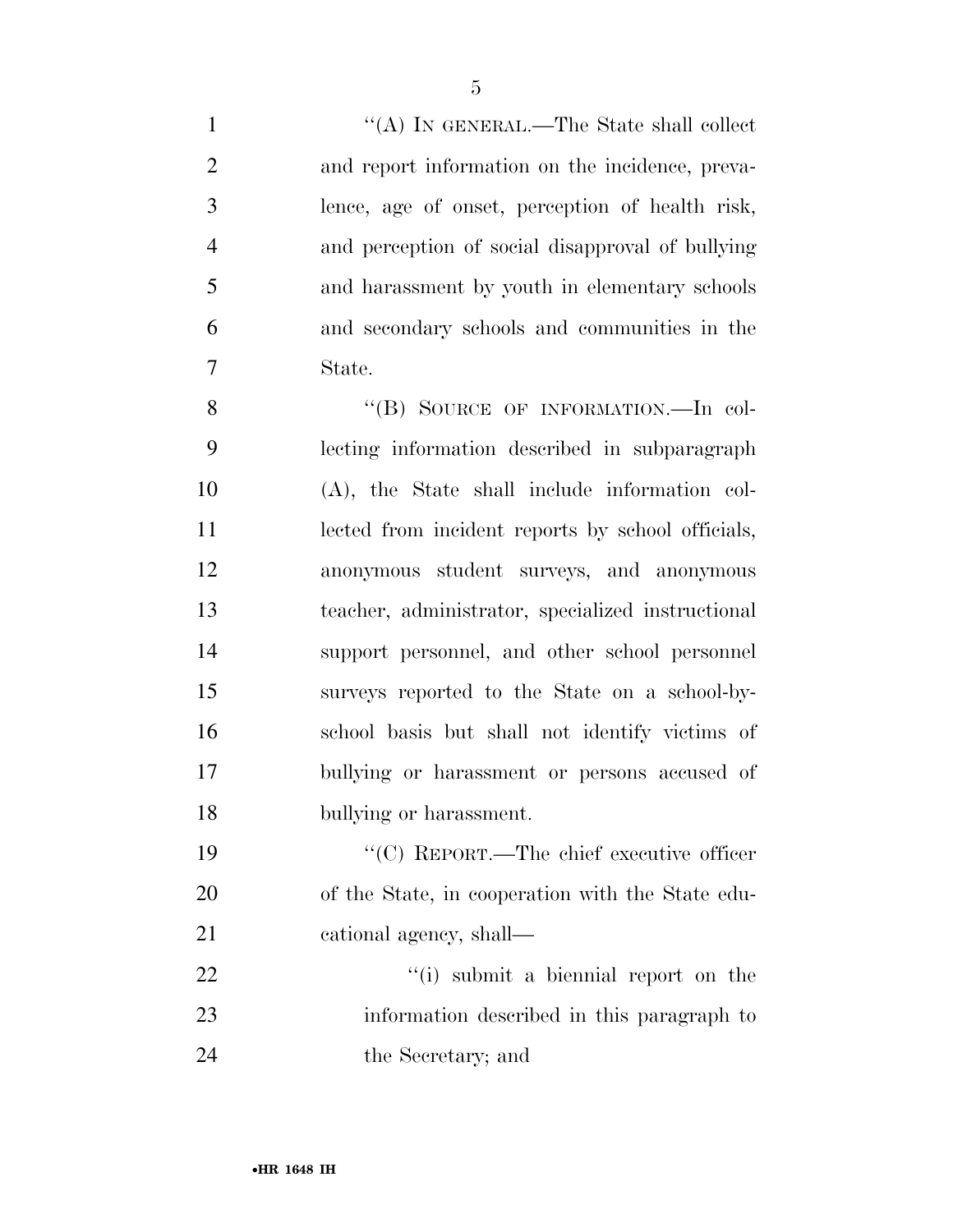| $\mathbf{1}$   | "(ii) make such information readily                    |
|----------------|--------------------------------------------------------|
| $\overline{2}$ | available to the public.                               |
| 3              | $"(2)$ NEEDS ASSESSMENT.—The State shall               |
| $\overline{4}$ | conduct, and publicly report the results of, a needs   |
| 5              | assessment for bullying and harassment prevention      |
| 6              | programs, which shall be based on ongoing State        |
| 7              | evaluation activities, including data on—              |
| 8              | $\lq\lq$ the incidence and prevalence of re-           |
| 9              | ported incidents of bullying and harassment;           |
| 10             | and                                                    |
| 11             | "(B) the perception of students, parents,              |
| 12             | and communities regarding their school envi-           |
| 13             | ronment, including with respect to the preva-          |
| 14             | lence and seriousness of incidents of bullying         |
| 15             | and harassment and the responsiveness of the           |
| 16             | school to those incidents.                             |
| 17             | "(3) TECHNICAL ASSISTANCE.—The State shall             |
| 18             | provide technical assistance to local educational      |
| 19             | agencies and schools in their efforts to prevent and   |
| 20             | appropriately respond to incidents of bullying and     |
| 21             | harassment.                                            |
| 22             | "(b) AVAILABLE FUNDING FOR STATES.—To imple-           |
| 23             | ment the requirements described in subsection (a), the |
| 24             | State may use—                                         |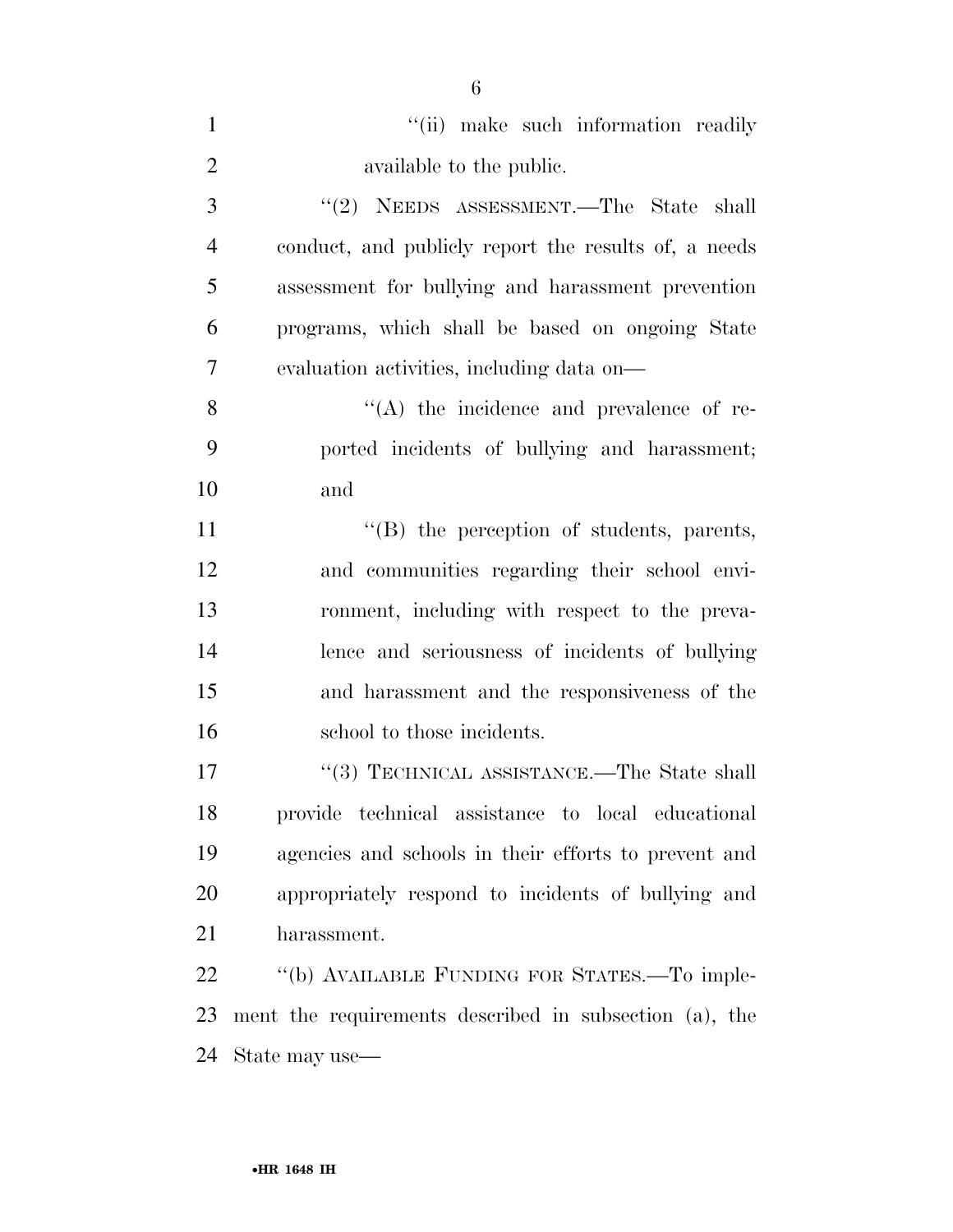1 ''(1) administrative funds consolidated under section 9201; or

3 "(2) other funds available to the State under this Act, to the extent consistent with the authorized uses of such funds.

 **''SEC. 4403. LOCAL EDUCATIONAL AGENCY REQUIREMENTS.**  ''(a) LOCAL EDUCATIONAL AGENCY DISCIPLINE POLICIES, PERFORMANCE INDICATORS, AND GRIEVANCE PROCEDURES.—Each local educational agency that re-ceives funds under this Act shall—

11  $\frac{1}{1}$  (1) include within the agency's comprehensive discipline policies clear prohibitions against bullying and harassment for the protection of all students;

14  $(2)$  establish and monitor performance indica-tors for incidents of bullying and harassment;

16  $\frac{16}{3}$  provide annual notice to parents, students, and educational professionals—

18  $\langle (A)$  describing the full range of bullying and harassment conduct prohibited by the agen-cy's discipline policies; and

21 ''(B) reporting on the numbers and nature of bullying and harassment incidents for each school served by the local educational agency; and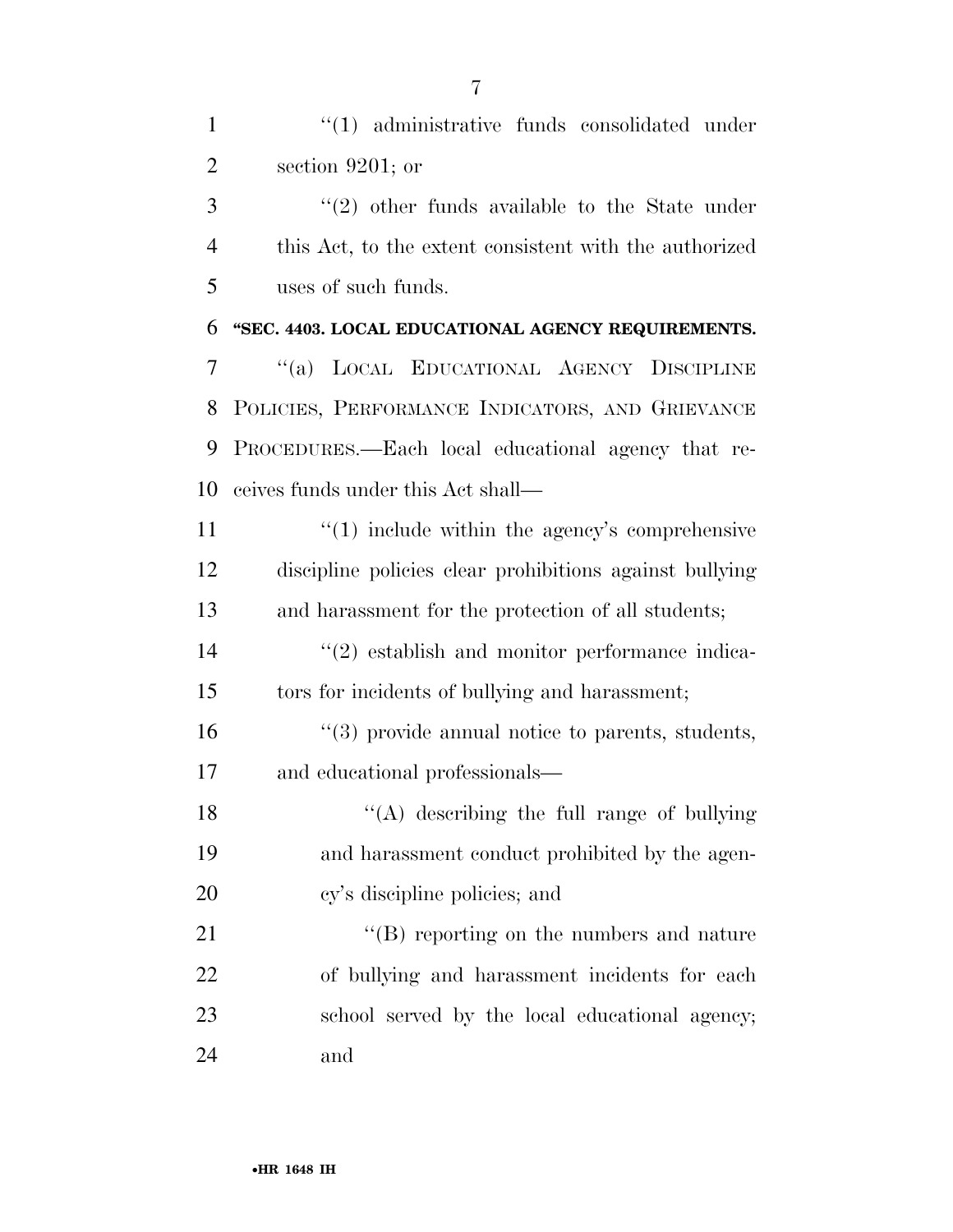| $\mathbf{1}$   | $\cdot$ (4) establish and provide annual notice to stu-   |
|----------------|-----------------------------------------------------------|
| $\overline{2}$ | dents, parents, and educational professionals of          |
| 3              | grievance procedures for students, parents, or edu-       |
| $\overline{4}$ | cational professionals who seek to register com-          |
| 5              | plaints regarding bullying and harassment prohib-         |
| 6              | ited by the discipline policies, including—               |
| 7              | $\lq\lq$ the name of the local educational                |
| 8              | agency official who is designated as responsible          |
| 9              | for receiving such complaints; and                        |
| 10             | $\lq\lq$ timelines that the local educational             |
| 11             | agency will follow in the resolution of such com-         |
| 12             | plaints.                                                  |
| 13             | "(b) AVAILABLE FUNDING FOR LOCAL EDU-                     |
| 14             | CATIONAL AGENCIES.—To implement the requirements          |
| 15             | described in subsection (a), the local educational agency |
| 16             | may use—                                                  |
| 17             | "(1) administrative funds consolidated under              |
| 18             | section 9203; or                                          |
| 19             | $\lq(2)$ other funds available to the local edu-          |
| 20             | cational agency under this Act, to the extent con-        |
| 21             | sistent with the authorized uses of such funds.           |
| 22             | "SEC. 4404. EVALUATION.                                   |
| 23             | "(a) BIENNIAL EVALUATION.—The Secretary shall             |
| 24             | conduct an independent biennial evaluation of programs    |
| 25             | to combat bullying and harassment in elementary schools   |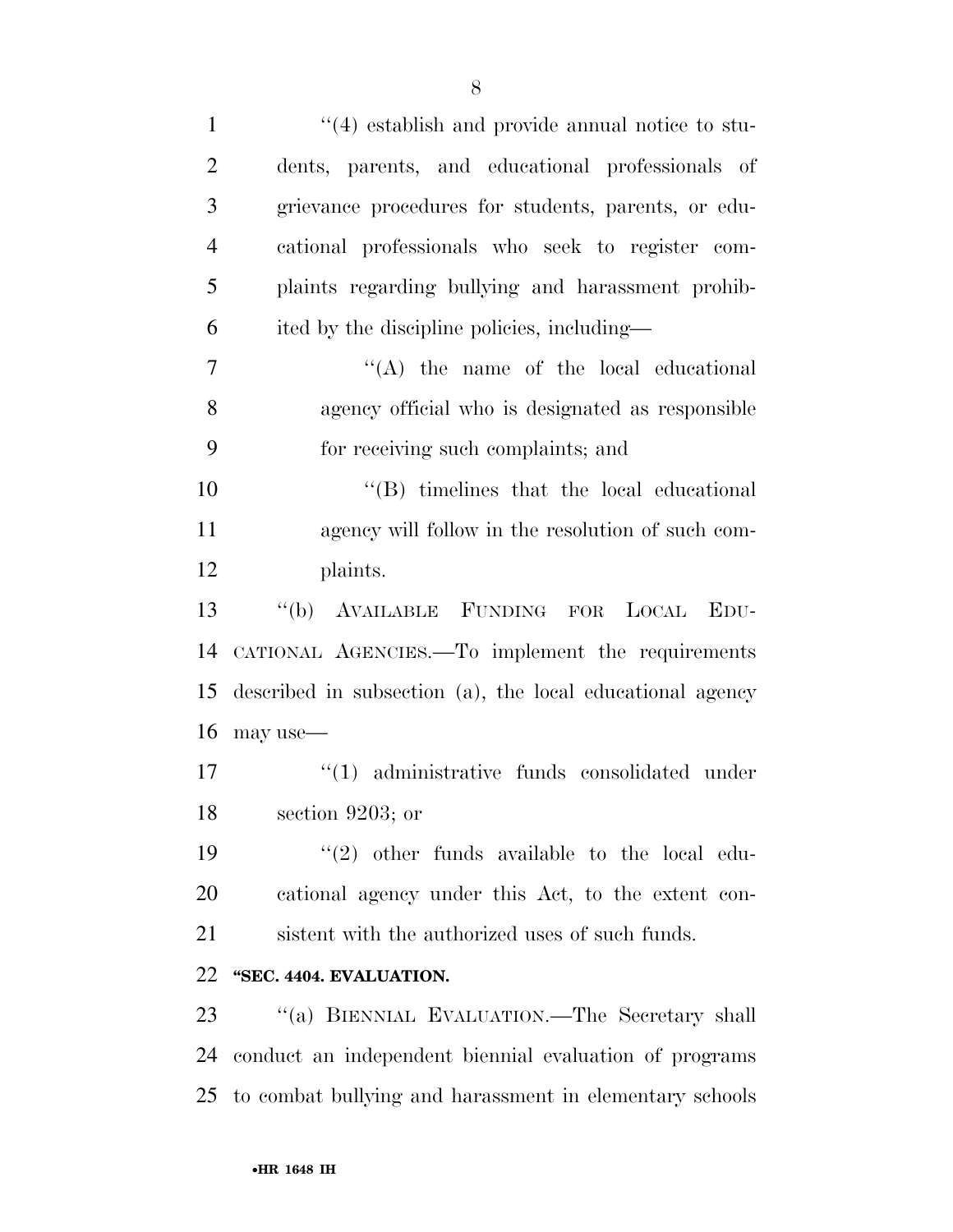and secondary schools, including implementation of the re- quirements described in sections 4402 and 4403, including whether such programs have appreciably reduced the level of bullying and harassment and have conducted effective parent involvement and training programs.

 ''(b) DATA COLLECTION.—The Commissioner for Education Statistics shall collect data, that are subject to independent review, to determine the incidence and preva- lence of bullying and harassment in elementary schools and secondary schools in the United States. The collected data shall include incident reports by school officials, anonymous student surveys, anonymous parent surveys, and anonymous teacher, administrator, specialized in- structional support personnel, and other school personnel surveys.

16 "(c) BIENNIAL REPORT.—Not later than January 1, 2012, and every 2 years thereafter, the Secretary shall submit to the President and Congress a report on the find- ings of the evaluation conducted under subsection (a) to- gether with the data collected under subsection (b) and data submitted by the States under section  $4402(a)(1)(C)(i)$ .

#### **''SEC. 4405. DEFINITIONS.**

24  $\qquad$  The this part:

25 "(1) BULLYING.—The term 'bullying'—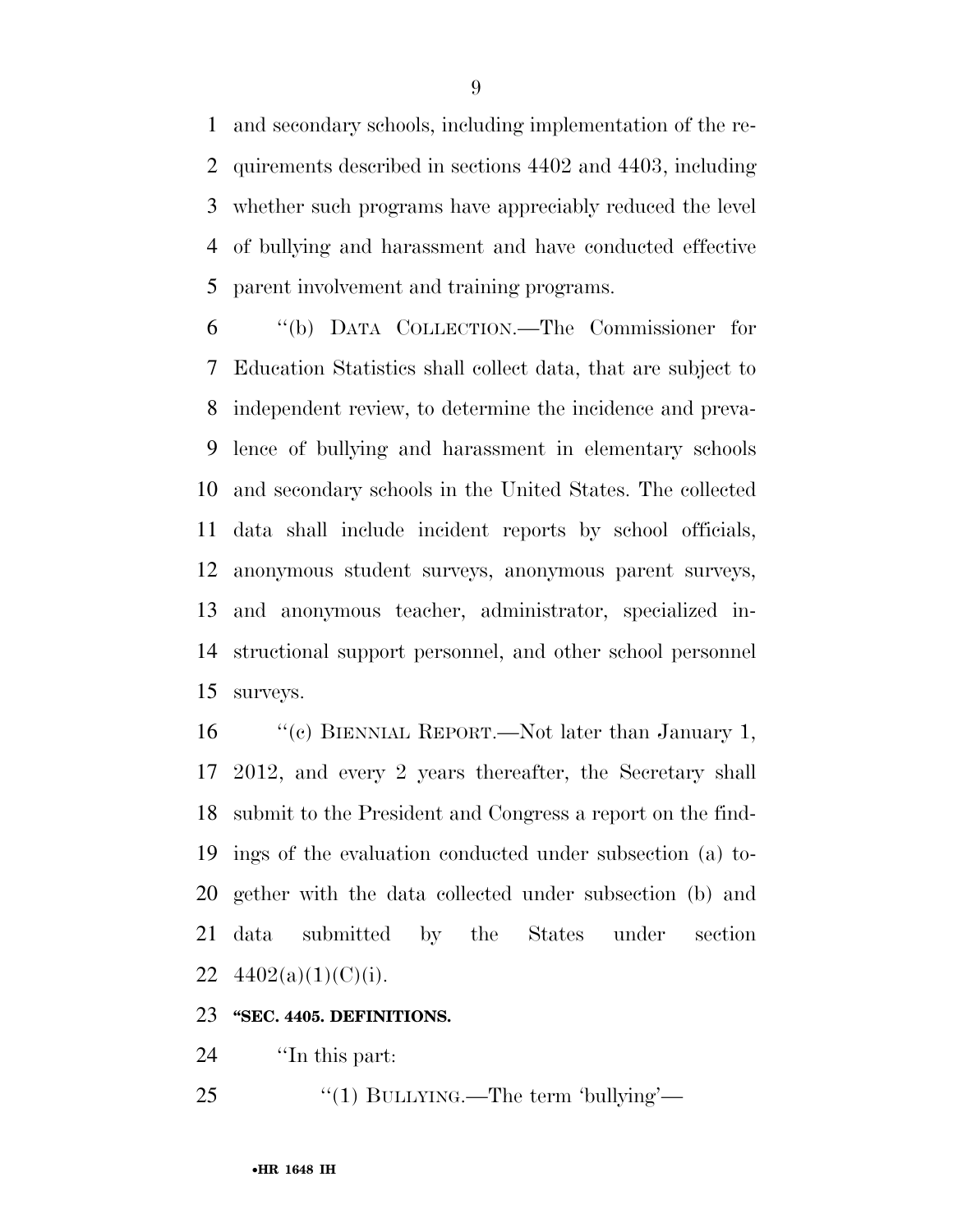| $\mathbf{1}$   | $\lq\lq$ means conduct, including an elec-       |
|----------------|--------------------------------------------------|
| $\overline{2}$ | tronic communication, that adversely affects the |
| 3              | ability of 1 or more students to participate in  |
| $\overline{4}$ | or benefit from the school's educational pro-    |
| 5              | grams or activities by placing the student (or   |
| 6              | students) in reasonable fear of physical harm;   |
| 7              | and                                              |
| 8              | "(B) includes conduct that is based on—          |
| 9              | "(i) a student's actual or perceived—            |
| 10             | $``(I)$ race;                                    |
| 11             | "(II) color;                                     |
| 12             | "(III) national origin;                          |
| 13             | "(IV) sex;                                       |
| 14             | " $(V)$ disability;                              |
| 15             | "(VI) sexual orientation;                        |
| 16             | "(VII) gender identity; or                       |
| 17             | "(VIII) religion;                                |
| 18             | "(ii) any other distinguishing charac-           |
| 19             | teristics that may be defined by a State or      |
| 20             | local educational agency; or                     |
| 21             | "(iii) association with a person<br>or           |
| 22             | group with 1 or more of the actual or per-       |
| 23             | ceived characteristics listed in clause (i) or   |
| 24             | (ii).                                            |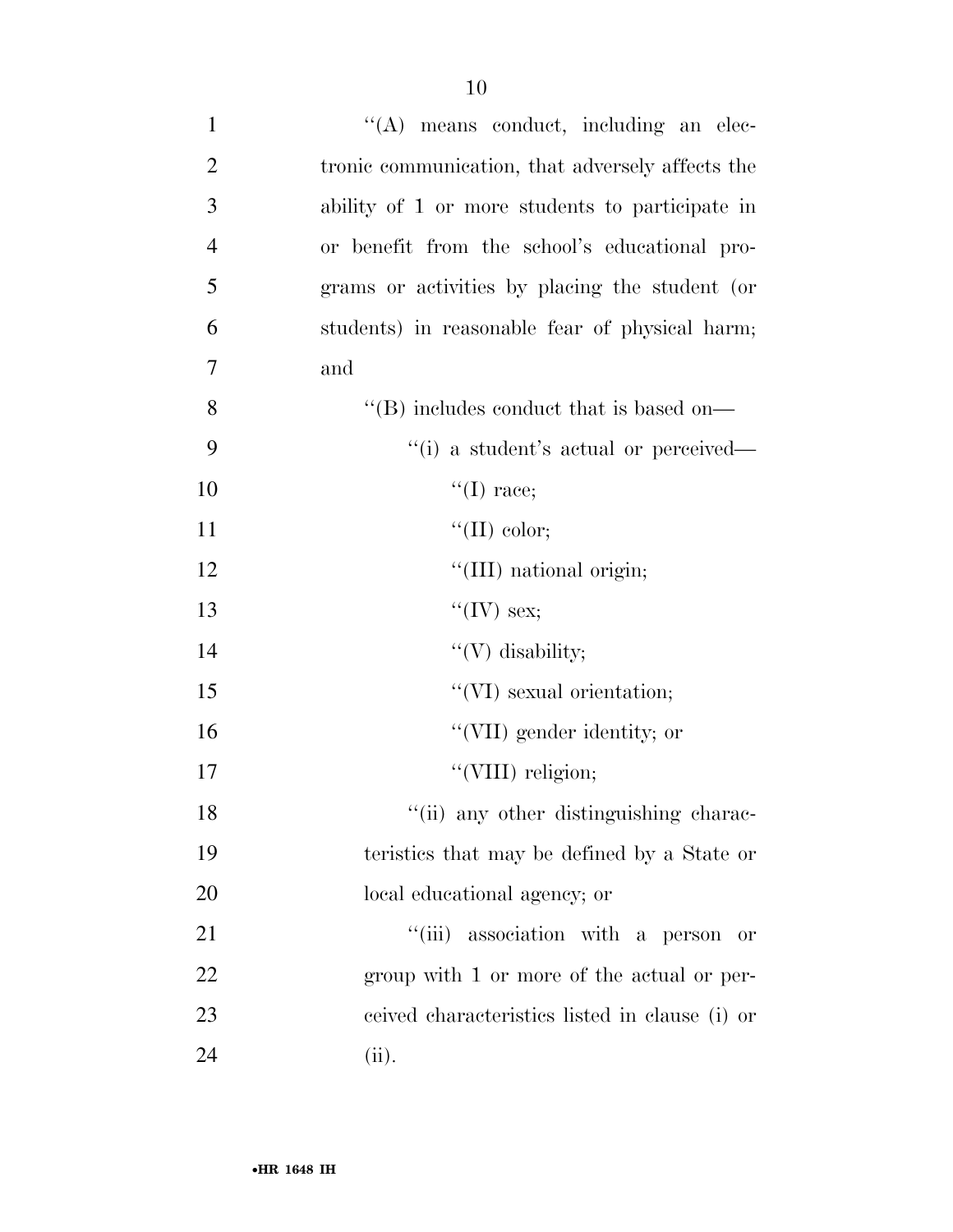| $\mathbf{1}$   | "(2) ELECTRONIC COMMUNICATION.—The term             |
|----------------|-----------------------------------------------------|
| $\overline{2}$ | 'electronic communication' means a communication    |
| 3              | transmitted by means of an electronic device, such  |
| $\overline{4}$ | as a telephone, cellular phone, computer, or pager. |
| 5              | $\lq(3)$ HARASSMENT.—The term 'harassment'—         |
| 6              | $\lq\lq$ means conduct, including an elec-          |
| 7              | tronic communication, that adversely affects the    |
| 8              | ability of 1 or more students to participate in     |
| 9              | or benefit from the school's educational pro-       |
| 10             | grams or activities because the conduct, as rea-    |
| 11             | sonably perceived by the student (or students),     |
| 12             | is so severe, persistent, or pervasive; and         |
| 13             | "(B) includes conduct that is based on—             |
| 14             | "(i) a student's actual or perceived—               |
| 15             | $\lq\lq$ (I) race;                                  |
| 16             | "(II) color;                                        |
| 17             | "(III) national origin;                             |
| 18             | "(IV) sex;                                          |
| 19             | "(V) disability;                                    |
| 20             | $\lq\lq$ (VI) sexual orientation;                   |
| 21             | "(VII) gender identity; or                          |
| 22             | "(VIII) religion;                                   |
| 23             | "(ii) any other distinguishing char-                |
| 24             | acteristic that may be defined by a State           |
| 25             | or local educational agency; or                     |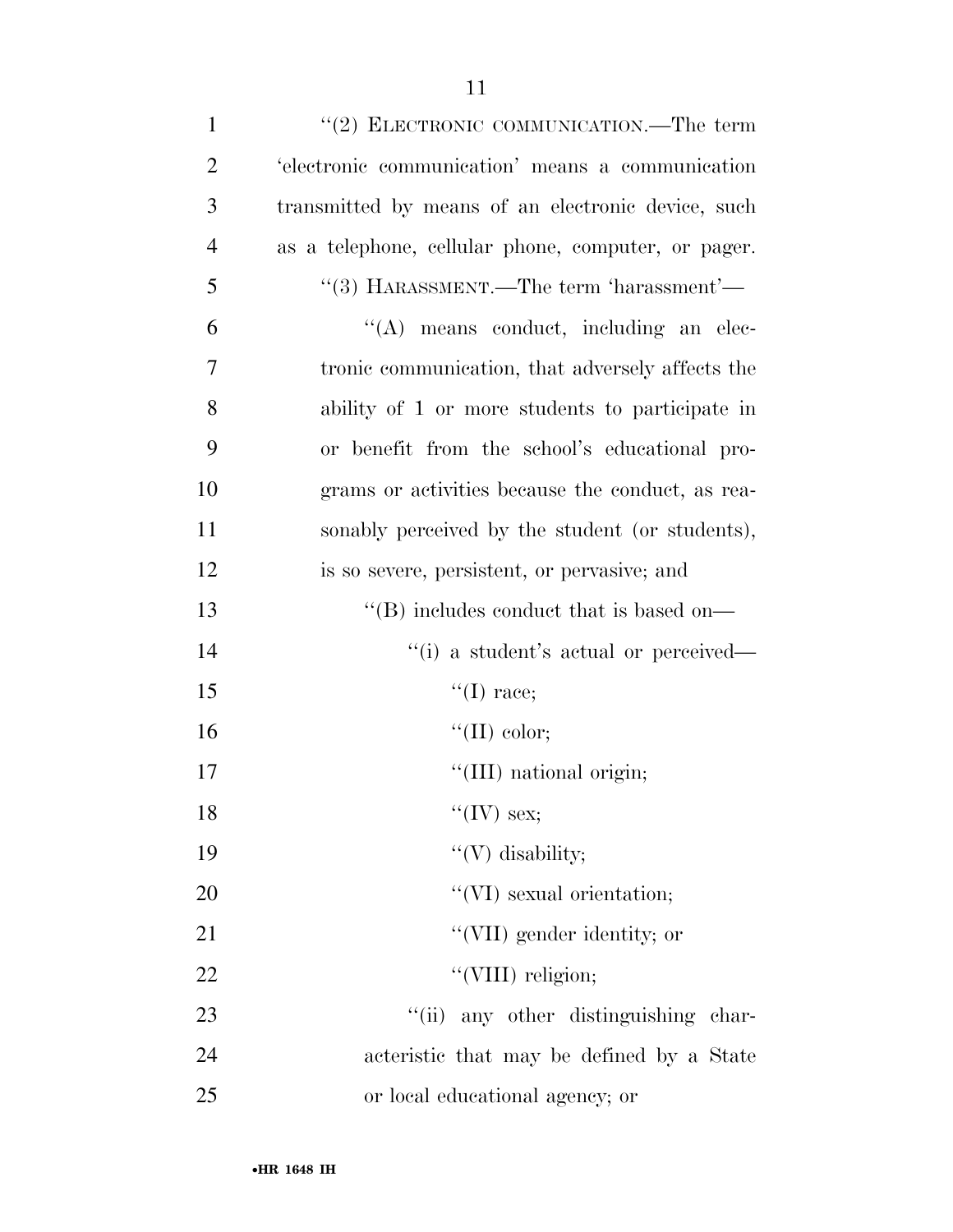1 ''(iii) association with a person or 2 group with 1 or more of the actual or per- ceived characteristics listed in clause (i) or (ii).

#### **''SEC. 4406. EFFECT ON OTHER LAWS.**

 ''(a) FEDERAL AND STATE NONDISCRIMINATION LAWS.—Nothing in this part shall be construed to invali- date or limit rights, remedies, procedures, or legal stand- ards available to victims of discrimination under any other Federal law or law of a State or political subdivision of a State, including title VI of the Civil Rights Act of 1964 (42 U.S.C. 2000d et seq.), title IX of the Education Amendments of 1972 (20 U.S.C. 1681 et seq.), section 504 or 505 of the Rehabilitation Act of 1973 (29 U.S.C. 794, 794a), or the Americans with Disabilities Act of 1990 (42 U.S.C. 12101 et seq.). The obligations imposed by this part are in addition to those imposed by title VI of the Civil Rights Act of 1964 (42 U.S.C. 2000d et seq.), title IX of the Education Amendments of 1972 (20 U.S.C. 1681 et seq.), section 504 of the Rehabilitation Act of 1973 (29 U.S.C. 794), and the Americans with Disabil-ities Act of 1990 (42 U.S.C. 12101 et seq.).

23 "(b) FREE SPEECH AND EXPRESSION LAWS.—Noth- ing in this part shall be construed to alter legal standards regarding, or affect the rights (including remedies and